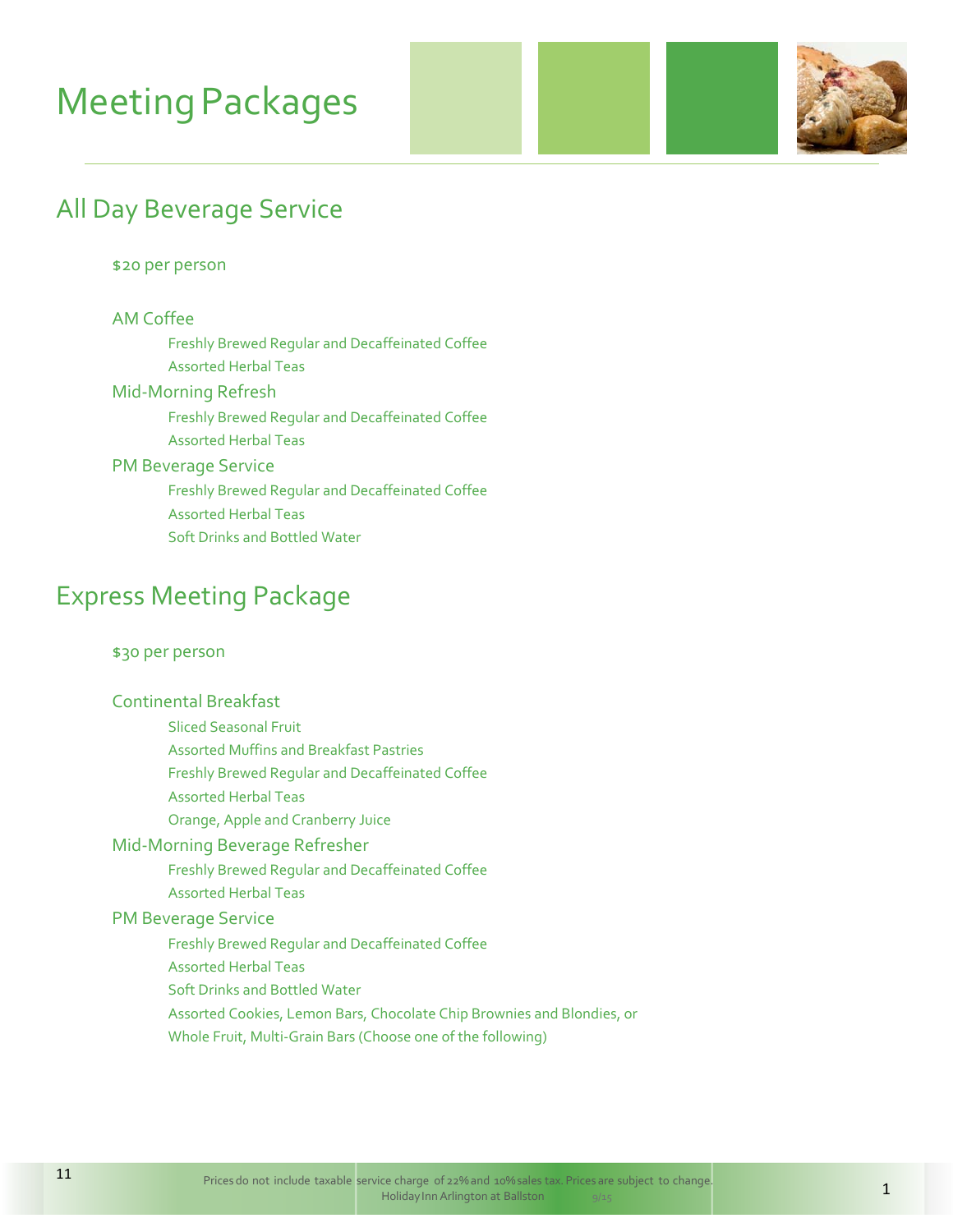# **Meeting Packages**



### Complete All Day Meeting Package

#### \$50.00 per person

#### Continental Breakfast

Sliced Seasonal Fruit

Assorted Muffins and Breakfast Pastries

Freshly Brewed Regular and Decaffeinated Coffee

Assorted Herbal Teas

Orange, Apple and Cranberry Juice

#### Mid‐Morning Beverage Refresh

Freshly Brewed Regular and Decaffeinated Coffee

Assorted Herbal Teas

#### Luncheon

#### Select from one of our cold lunch buffet options: (choose one)

The New York Deli

That's a Wrap

The Salad Bar

#### Add \$3.00 per person for a hot buffet selection: (choose one)

 The Italian The Backyard Cookout

#### PM Beverage Service

Freshly Brewed Regular and Decaffeinated Coffee

Assorted Herbal Teas

Soft Drinks and Bottled Water

Assorted Cookies, Lemon Bars, Chocolate Chip Brownies and Blondies, or

Whole Fruit, Multi‐Grain bars (Choose one of the following)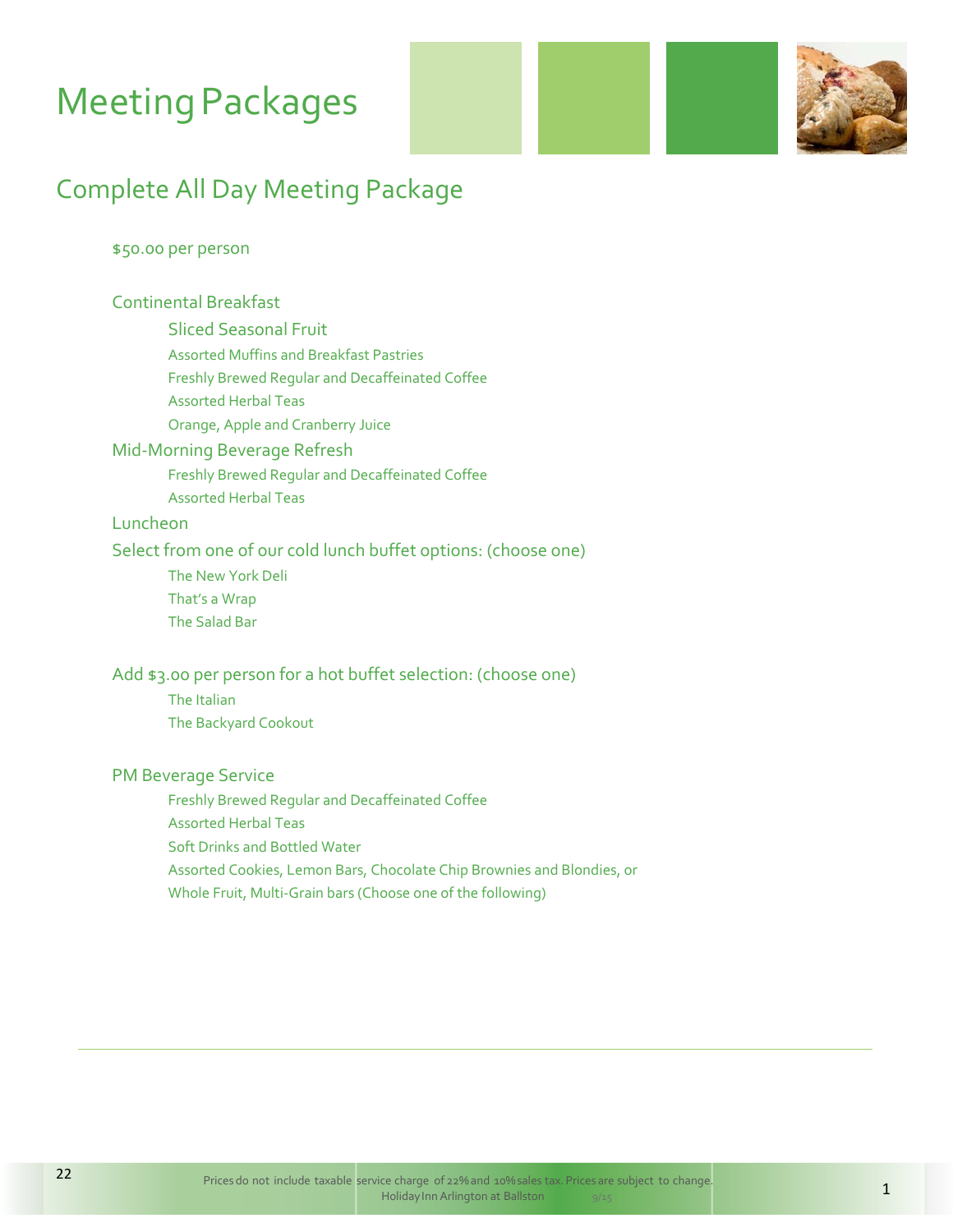# **Meeting Packages**

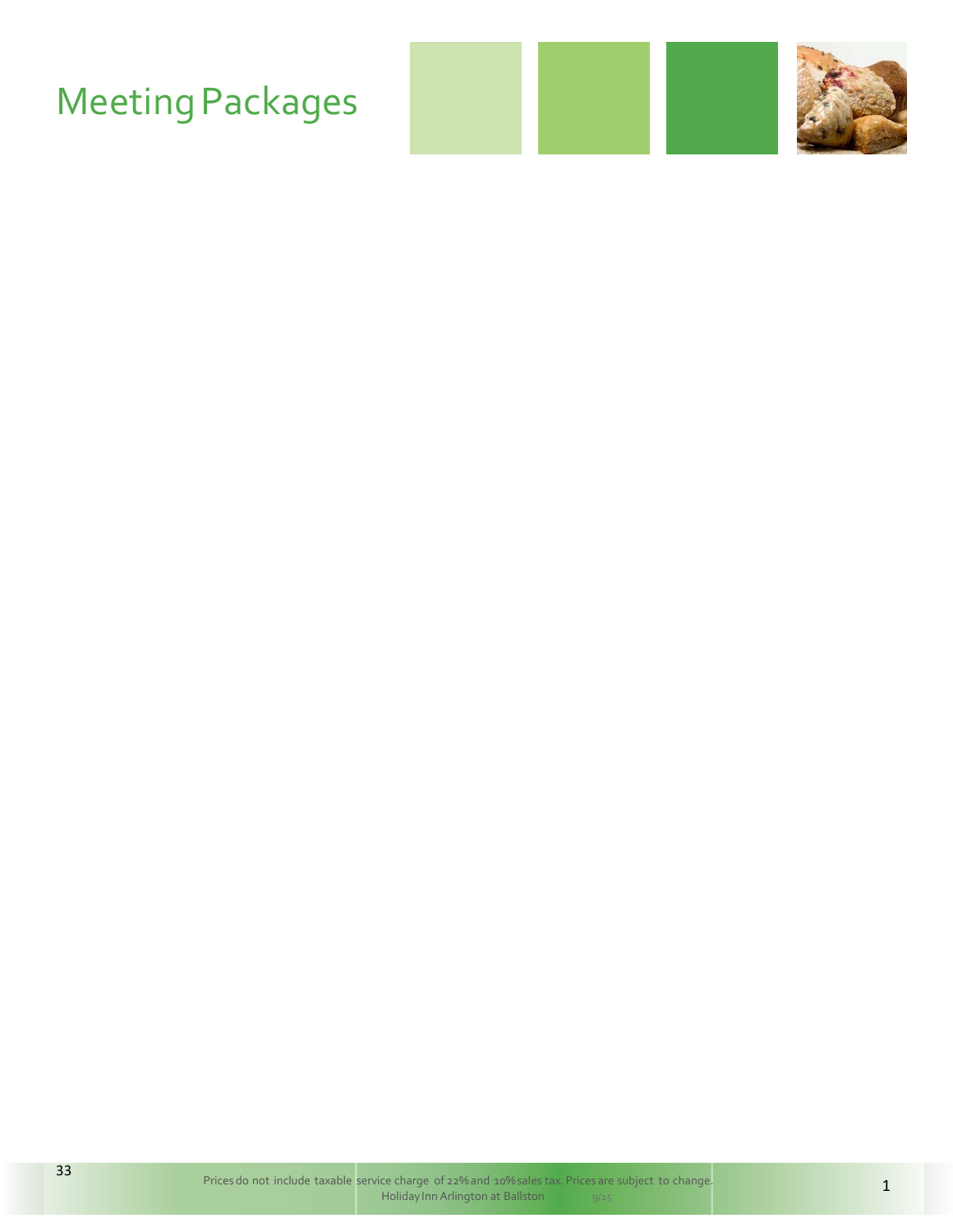# *À la Carte Selections*



## *À la Carte Selections*

### The Bakery

| 35.00 | per dozen  |
|-------|------------|
| 40.00 | per dozen  |
| 35.00 | per dozen  |
| 35.00 | per dozen  |
| 38.00 | per dozen  |
| 10.00 | per person |
|       |            |

### Beverage Service

| Freshly brewed reqular coffee, decaffeinated coffee<br>and assorted hot tea | 6.00  | per person                       |
|-----------------------------------------------------------------------------|-------|----------------------------------|
| Freshly brewed regular coffee or decaffeinated coffee                       | 48.00 | per gallon (serves 16-20 people) |
| Assorted bottled juices                                                     | 4.00  | each                             |
| <b>Bottled water</b>                                                        | 3.50  | each                             |
| Assorted soft drinks                                                        | 4.00  | each                             |
| Freshly brewed iced tea with lemon wedges                                   | 30.00 | per gallon (serves 16-20 people) |
| Lemonade                                                                    | 30.00 | per gallon (serves 16-20 people) |
| Tropical fruit punch                                                        | 30.00 | per gallon (serves 16-20 people) |

### Afternoon Delights

| Sliced seasonal fresh fruit                          | 8.00  | per person |
|------------------------------------------------------|-------|------------|
| Assorted whole fruit                                 | 3.50  | per piece  |
| Freshly baked cookies                                | 35.00 | per dozen  |
| Chocolate chunk brownies and chocolate chip blondies | 40.00 | per dozen  |
| Jumbo pretzels served warm                           | 6.00  | per person |
| Mixed nuts or trail mix                              | 30.00 | per pound  |
| Pretzels or potato chips                             | 3.00  | per bag    |
| White cheddar popcorn                                | 3.00  | per bag    |
| Granola bars or energy bars                          | 4.00  | each       |
| Chocolate dipped strawberries                        | 45.00 | per dozen  |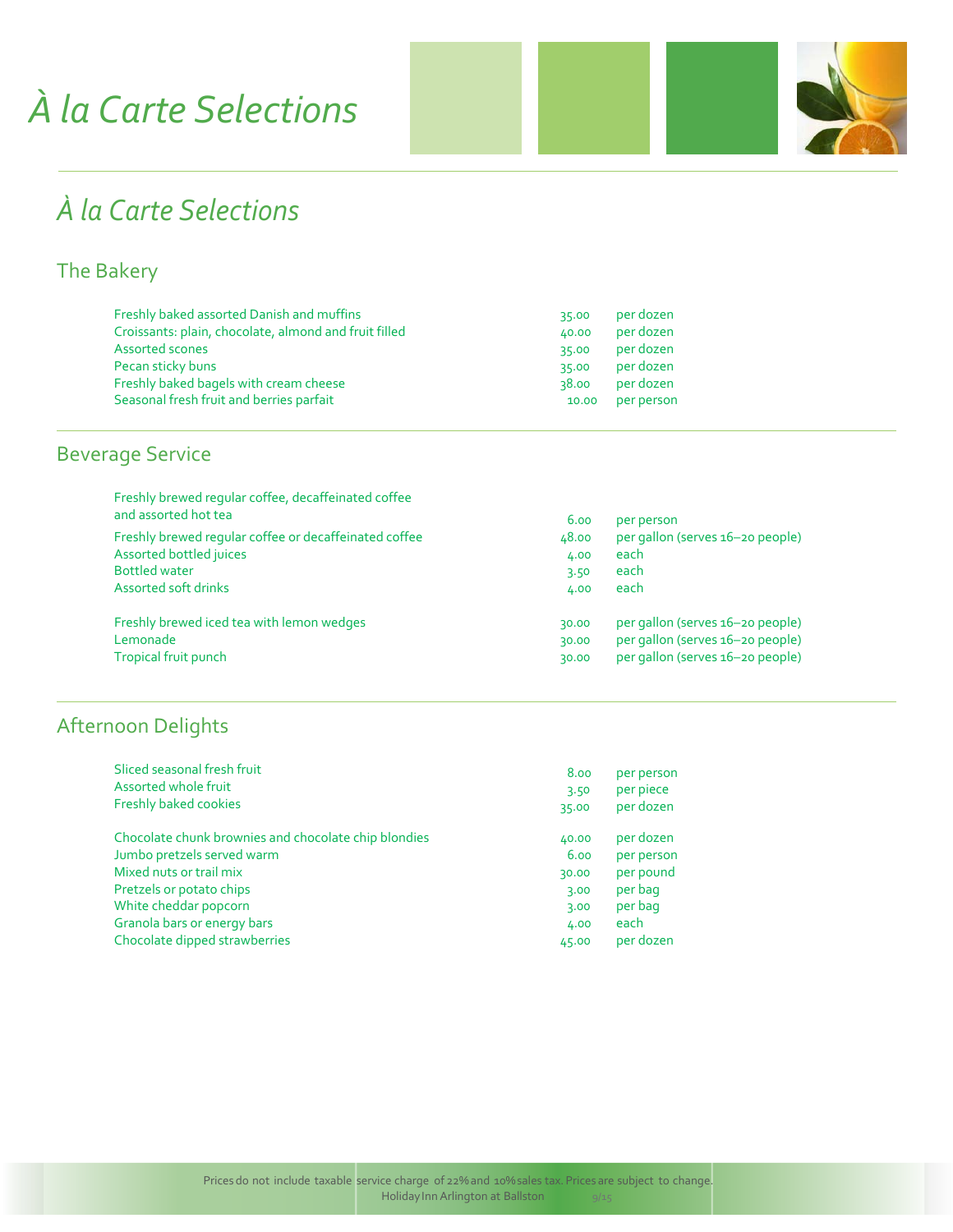# **Themed Breaks**

(Minimum of 25 guests) All prices are per person.

#### **The Healthy Way**

\$12.00

Assorted bottled juices, bottled water, sliced seasonal fruit, fresh vegetable platter with herb dip, and multi‐grain bars.

#### **The Mediterranean Break**

\$12.00

Sliced fresh seasonal fruit platter, hummus and pita chips, Soft drinks and bottled water.

#### **Southwest Fiesta \$12.00**

Miniature quesadillas & chicken empanadas, tortilla chips with guacamole and salsa, soft drinks and bottled water

#### **The Cookie & Brownie Bar**

\$12.00

Assorted cookies (chocolate chip, oatmeal raisin, macadamia nuts and double chocolate chip) and brownies, soft drinks and bottled water

**The Novelty Break**

\$12.00

Assorted frozen fruit bars and novelty ice cream bars, soft drinks and bottled water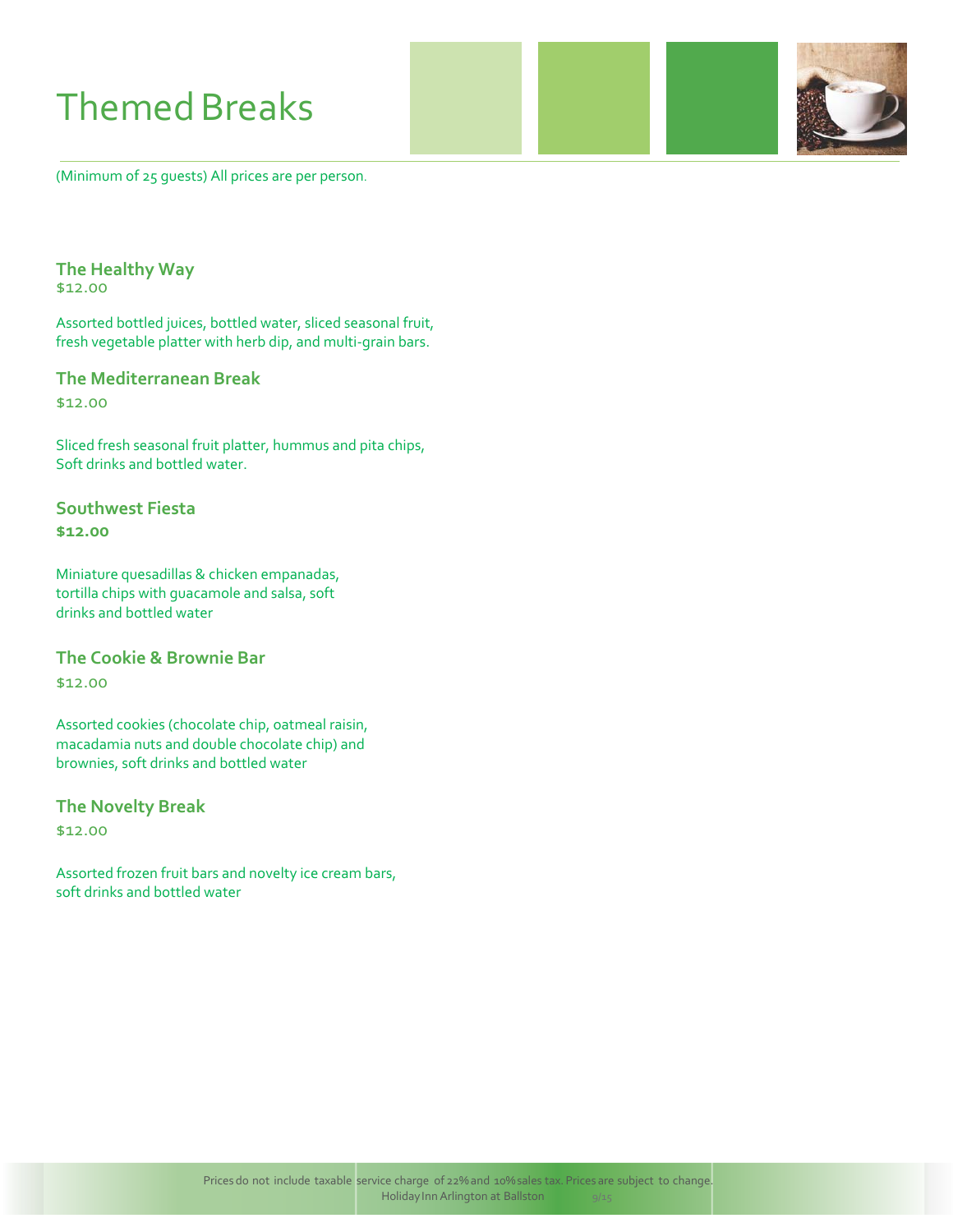# Breakfast Buffets

(Minimum of 25 guests) All prices are per person.



#### **Continental Breakfast \$18.00**

Sliced seasonal fruit platter Assorted breakfast pastries Brewed regular and decaffeinated coffee assorted herbal teas Orange, apple and cranberry juices

#### **The Basic Buffet \$22.00**

Sliced seasonal fruit platter Scrambled eggs Bacon, sausage links or turkey sausage patties (select one) Home fried potatoes with peppers & onions Southern biscuits with butter and preserves Brewed regular & decaffeinated coffee assorted herbal teas Orange, apple and cranberry juices

#### **The Executive \$26.00**

Sliced seasonal fruit platter Assorted bagels and muffins Butter, preserves and cream cheese Scrambled eggs Bacon, sausage links or turkey sausage patties (select two) Home fried potatoes with peppers & onions Brewed regular and decaffeinated coffee assorted herbal teas Orange, apple and cranberry juices

#### **The Ballston Classic \$28.00**

Sliced seasonal fruit platter Assorted bagels and muffins Butter, preserves and cream cheese Scrambled eggs Bacon, sausage links or turkey sausage patties (select two) Home fried potatoes with peppers & onions Pancakes or French toast Brewed regular and decaffeinated coffee assorted herbal teas Orange, apple and cranberry juices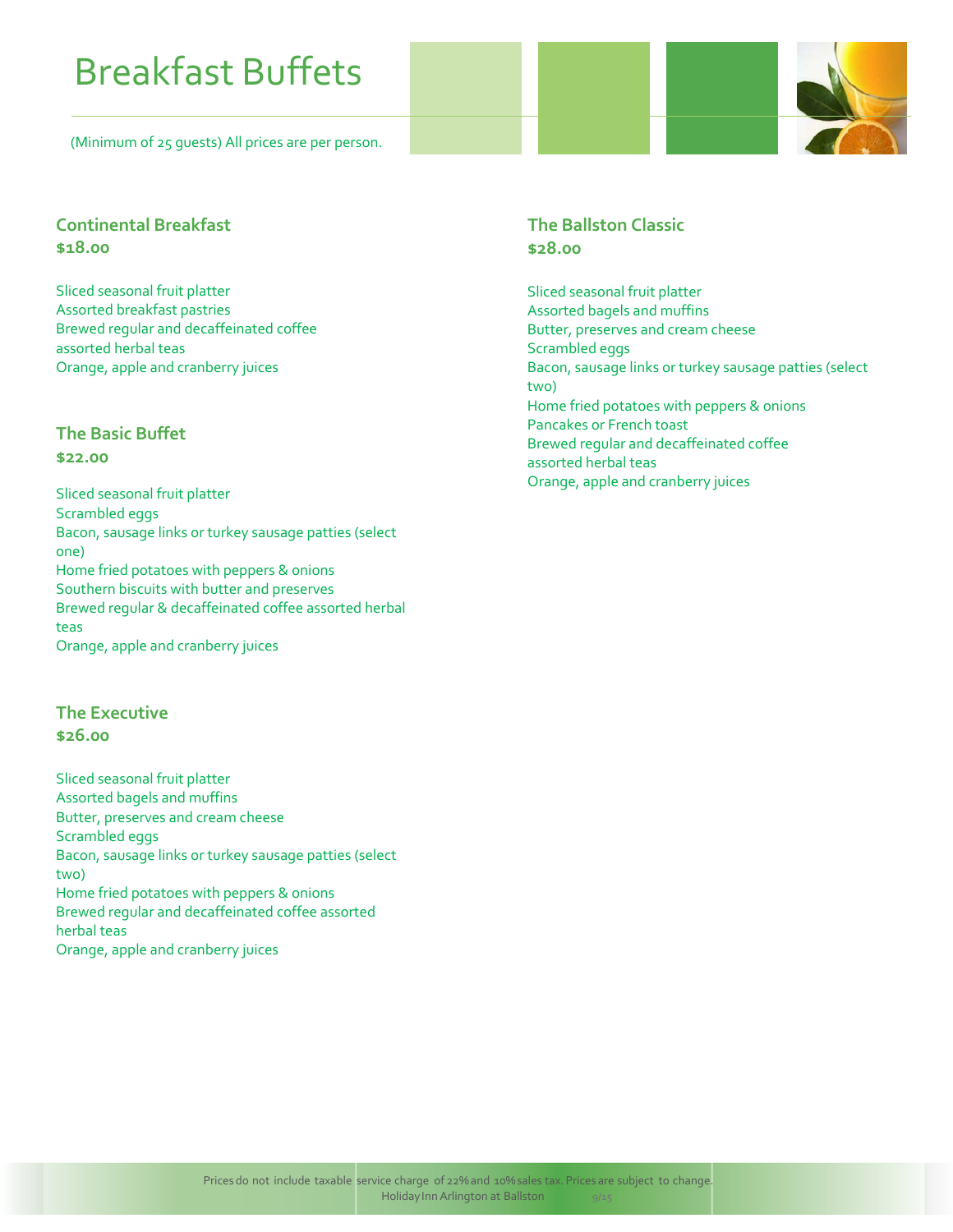# Breakfast Plated

#### **The Arlingtonian**

#### \$18.00

Scrambled eggs Bacon, sausage links or turkey sausage patty (choose one) Home fried potatoes with sautéed peppers and onions

#### **The Virginian**

#### \$22.00

Scrambled eggs with chives Virginia Ham, Bacon, Sausage Links, or Turkey Patty (choose one) Two Buttermilk Pancakes or Cinnamon French Toast with Maple Syrup Home Fried Potatoes with sautéed peppers and onions

#### **The Old Dominion**

#### \$18.00

Three Buttermilk Pancakes or Cinnamon French Toast with Maple Syrup Bacon, Sausage Links, or Turkey Sausage Patty (choose one)

#### **Smoked Salmon Toast**

#### \$18.00

Atlantic Smoked Salmon, Cream Cheese, Tomatoes, Capers on Toasted Sourdough Bread Sliced Hard Boiled Egg Sliced Seasonal Fruit

*All prices listed are per person. All breakfasts include freshly brewed regular coffee, decaffeinated coffee and assorted hot tea, chilled fresh orange juice, and a basket of breakfast pastries.*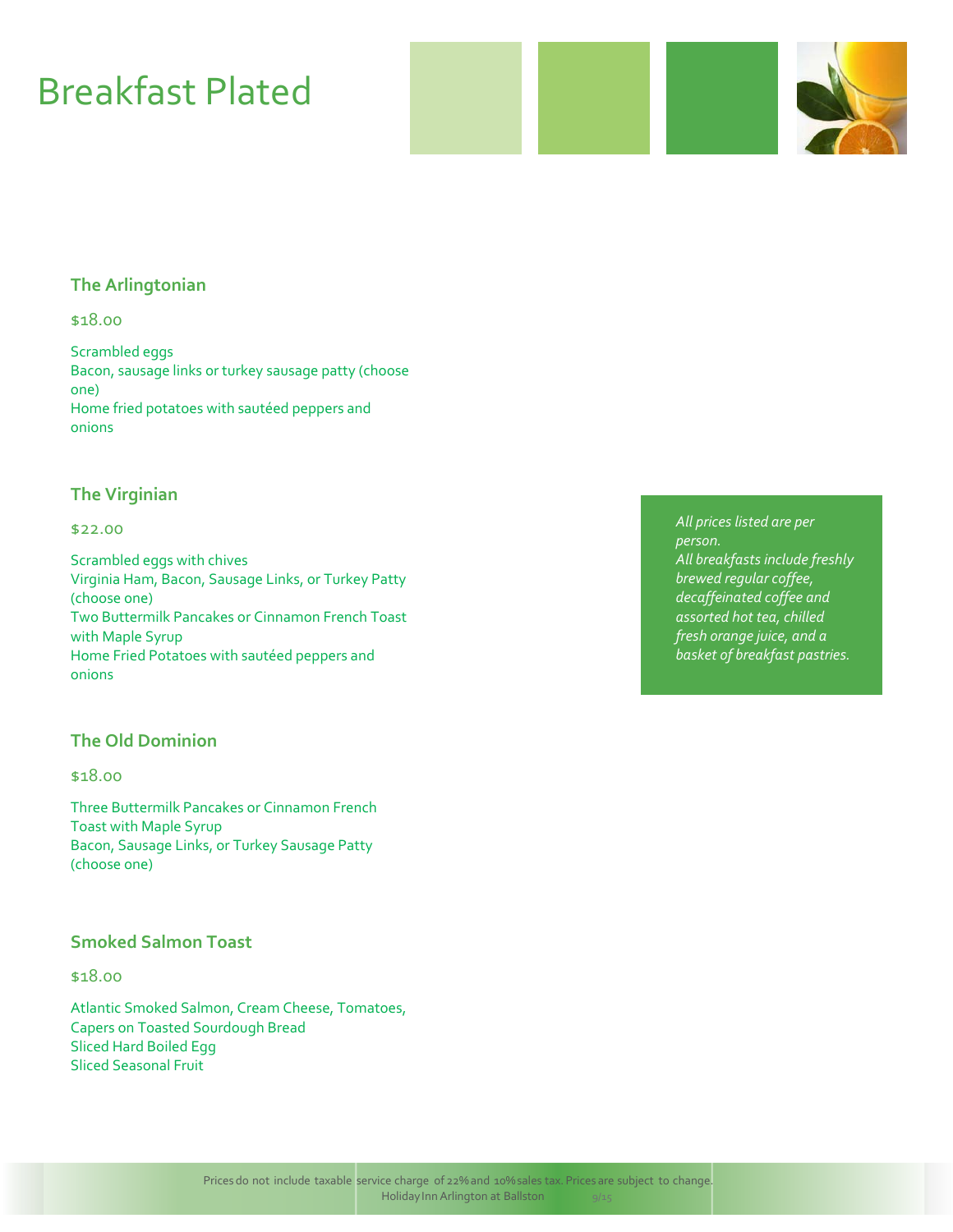# Plated Lunches



#### **Omelet Station**

5.00 per person

Made to order omelets with your choice of diced onions, tomatoes, green peppers, ham, sliced mushrooms, bacon, grated cheeses, and chopped jalapeño peppers

#### **Belgian Waffle Station**

5.00 per person

Made to order Belgian waffles garnished with whipped cream, assorted fruit toppings, sweet butter, and warm maple syrup

No minimum guest count required

### Sunday Morning Brunch Buffet

48.00 per person

Freshly Brewed Regular coffee, decaffeinated coffee and assorted hot tea Chilled orange, apple and cranberry juices

Display of smoked salmon with tomato, capers and red onions with bagels and cream cheese

An assortment of freshly baked breakfast breads, pastries and flaky croissants Sliced fresh seasonal fruit

Made to order omelets with your choice of diced onions, tomatoes, green peppers, ham, sliced mushrooms, bacon, grated cheeses and chopped jalapeño peppers

Make your own parfaits with creamy yogurt, granola, dried fruits and nuts

Challah bread French Toast with candied pecans and raisins

Home‐style breakfast potatoes

Crisp bacon, sausage links or turkey sausage patties

Sliced Sirloin of beef displayed on carving station with horseradish cream and warm silver dollar rolls

Baby spinach with red onions, tangerine wedges, and candied walnuts with balsamic vinaigrette

Display of miniature petit pastries

Classic carrot cake with cream cheese icing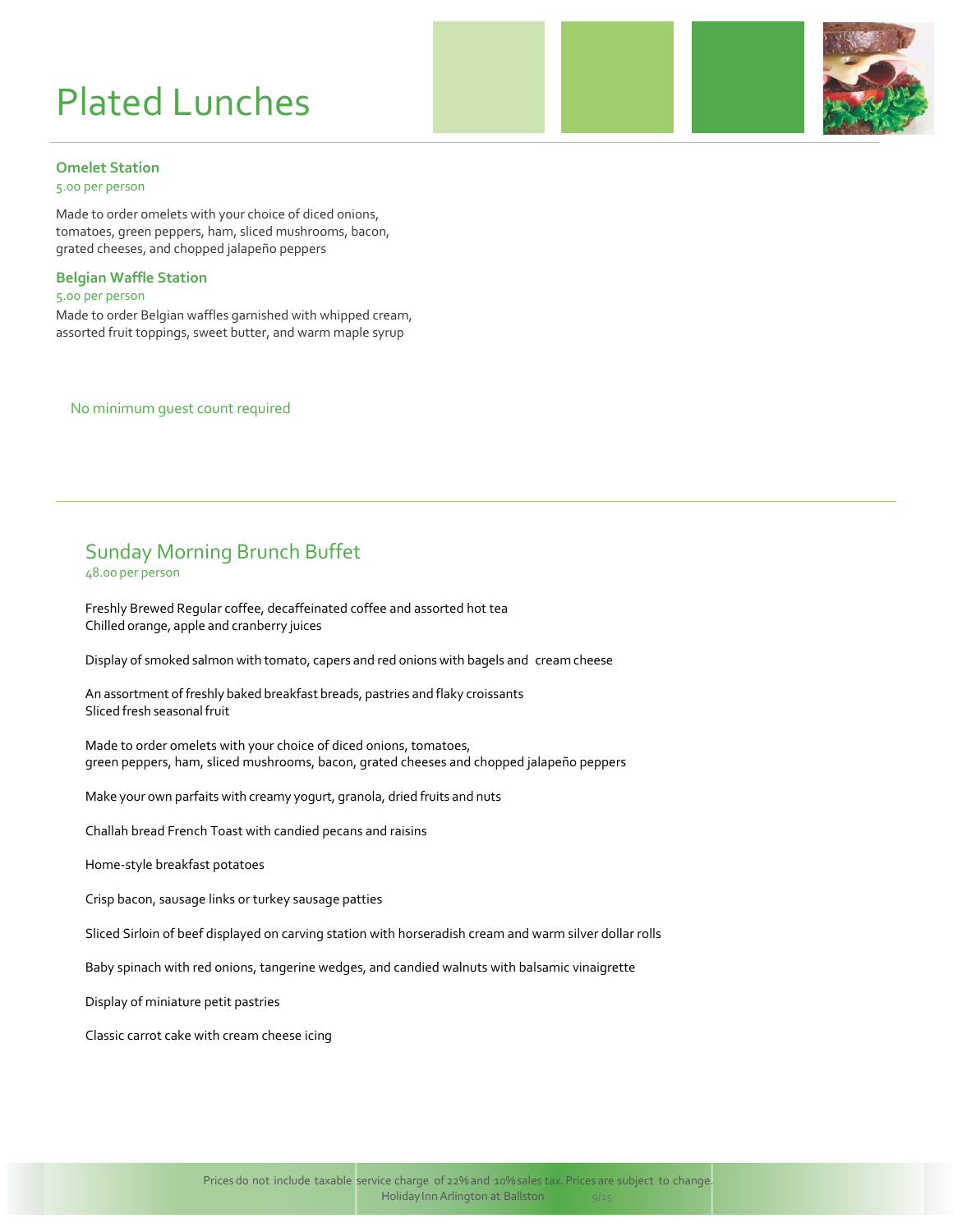# Plated Lunches



#### Entrées

\$28.00

Served with mixed greens salad (your choice of dressing), rolls and butter, and dessert. Beverage service includes freshly brewed regular & *decaffeinated coffee, assorted hot tea, iced tea and one dessert selection.*

| <b>Chicken Francaise</b><br>\$28.00                                       |
|---------------------------------------------------------------------------|
| <b>Chicken Marsala with Mushroom Sauce</b><br>\$28.00                     |
| Pan Seared Herb Salmon with Lemon Caper Buerre<br><b>Blanc</b><br>\$30.00 |
| <b>Pan Seared Halibut with Citrus Salsa</b><br>\$32.00                    |
| Pan Seared Beef Filet with Mushroom Bordelaise<br>Sauce<br>\$34.00        |
| <b>Grilled NY Strip with Peppercorn Demi-Glace</b><br>\$34.00             |
| Tri-Color Cheese Tortellini Puttanesca                                    |

#### **Accompaniment**

Vegetables

Please select one.

Roasted Brussel Sprouts with Bacon Grilled Asparagus Haricot Verts Steamed Broccoli Seasonal Vegetable Medley

#### **Starch**

Please select one.

Rice Pilaf Long Grain & Wild Rice Lyonnaise Fingerling Potatoes White Cheddar Mashed Potatoes Herb Egg Noodles

#### **Dessert**

Please select one.

New York Cheesecake Golden Fudge Layer Cake German Chocolate Cake Carrot Cake Apple Tart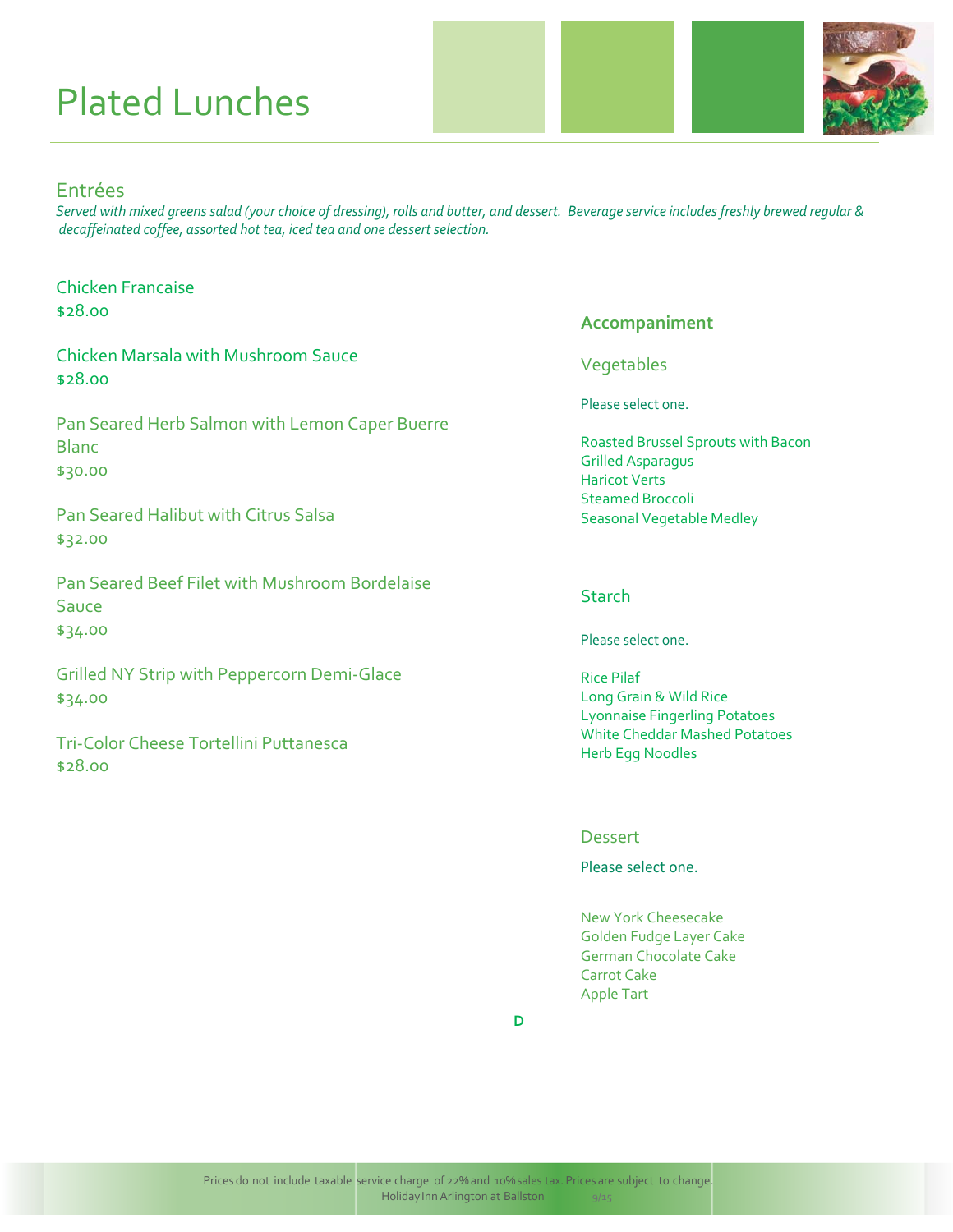# Brunch Buffet

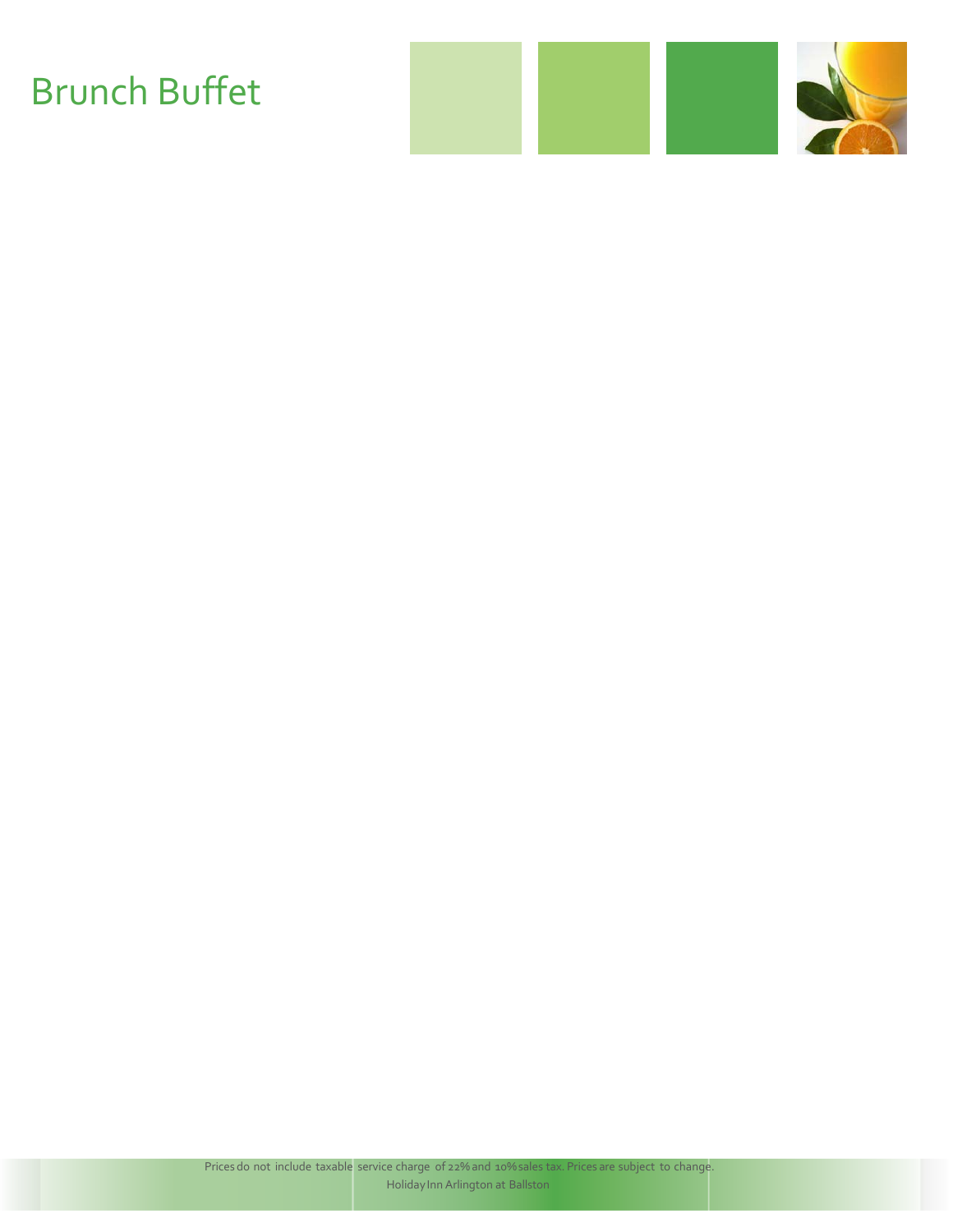# Cold Lunch Buffets



#### **The New York Deli** \$25.00

Platter of Fresh Sliced Deli Meats and Cheeses including: Turkey, Roast Beef, Ham, Salami, Swiss, Cheddar, and Provolone Assorted breads, lettuce, tomatoes, sliced red onion, and Kosher Pickles Condiments and Toppings Fresh Seasoned Potato Chips and Cole Slaw Assorted cookies and chocolate chip brownies

#### **The Executive Deli**

\$30.00

Choice of Soup: Chicken Noodle, Tomato Basil Bisque or Potato Leek Mixed Green Salad with choice of Dressings Pasta Salad with roasted vegetables and herb vinaigrette and Cole Slaw Platter of Ready‐made Sandwiches including: Smoked Turkey & Provolone Cheese, Ham & Swiss cheese, Roast Beef & Cheddar cheese, Chicken Caesar Wrap, and Grilled Vegetable Wrap Fresh Seasoned Potato Chips Chef's Choice Dessert

#### **That's A Wrap**

\$25.00

Fresh Seasonal Fruit Salad Choice of: Mixed Green Salad, Potato Salad, or Pasta **Salad** Platter of Assorted Wraps including: Chicken Caesar, Tuna Salad, Smoked Turkey, Ham, Roast Beef, and Grilled Vegetables Fresh Seasoned Potato Chips Assorted cookies and chocolate chip brownies

**The Salad Bar \$25.00**

Soup: Chicken Noodle, Tomato Basil Bisque or Potato Leek (choose one) Mixed Green Salad with choice of dressings Tarragon Chicken Salad Tuna Nicoise Salad Truffle Egg Salad Assorted rolls Chef's choice of dessert

#### *All prices are per person.*

*All lunch buffetsrequirea minimum of 25 guests.*

*Served with freshly brewed regular coffee, decaffeinated coffee and assorted hot tea, and iced tea.*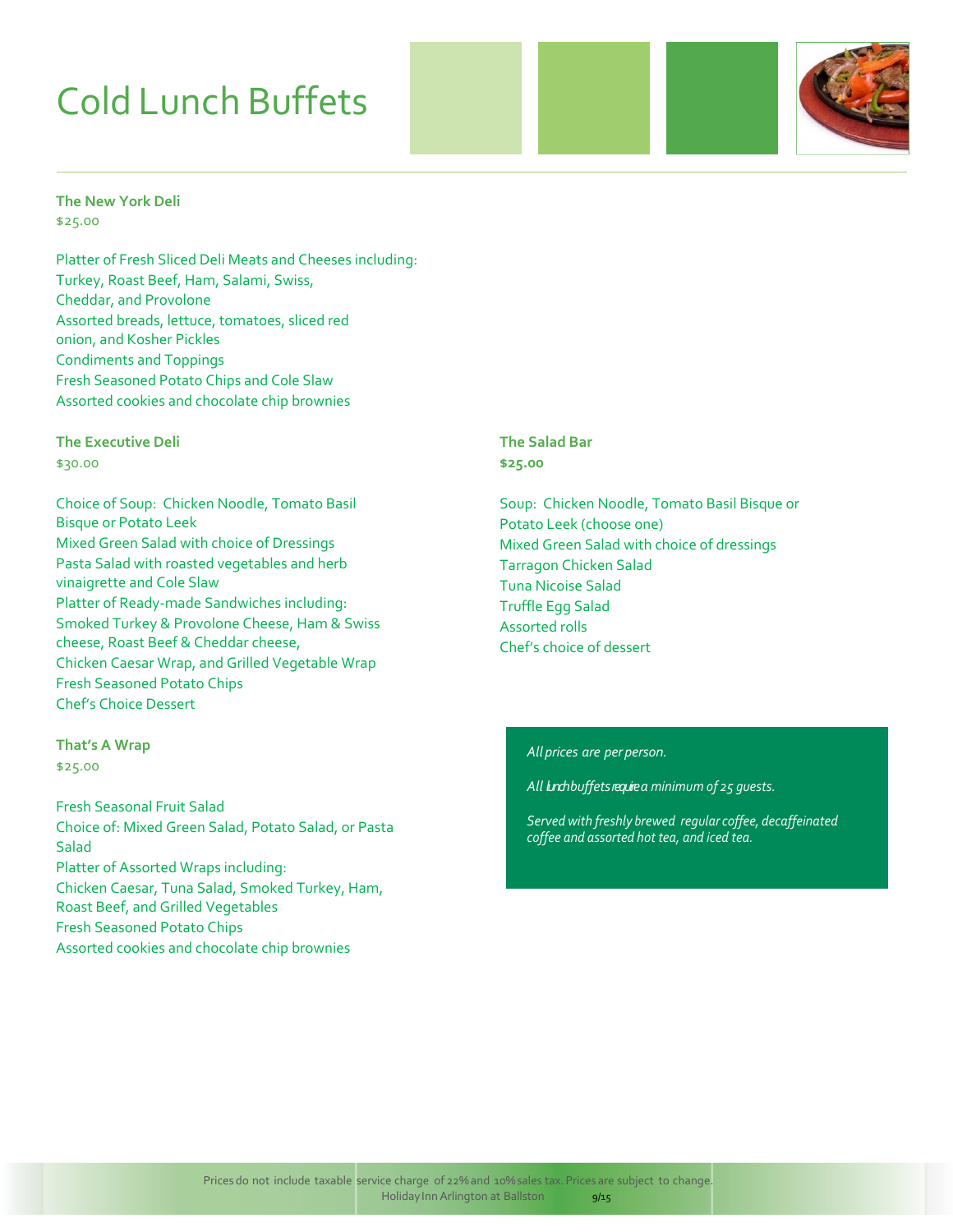# Hot Lunch Buffets



The Italian \$28.00

Tomato Basil Bisque Caesar Salad with parmesan cheese and garlic croutons Penne al la Margherita Chicken Parmesan Garlic Bread Tiramisu

#### The Mexican Fiesta

\$34.oo

Create your own fajitas: seasoned beef and chicken; Flour tortillas, sautéed onions and peppers, shredded lettuce; shredded cheese, salsa, guacamole, and sour cream Mexican style rice Black Beans Tres Leches Cake

#### BBQ Picnic \$36.oo

Red Bliss Potato Salad Cole Slaw Carolina Style Pulled Pork Sliced Beef Brisket Roasted Vegetables Watermelon Platter Apple Pie

The Mediterranean \$34.00

Greek Salad Fresh herbs and tomato salad Lemon Mediterranean chicken Parmesan crusted cod with lemon caper sauce Rice pilaf Roasted vegetables Cheese cake

The Backyard Cookout \$28.00

Mixed green salad Red Bliss Potato Salad Grilled Chicken Breast **Hamburgers** Brioche buns, lettuce, sliced tomatoes & onions, Kosher pickles, condiments and toppings Seasoned potato chips Watermelon Platter Apple Pie

(Minimum of 25 guests) All prices are per person.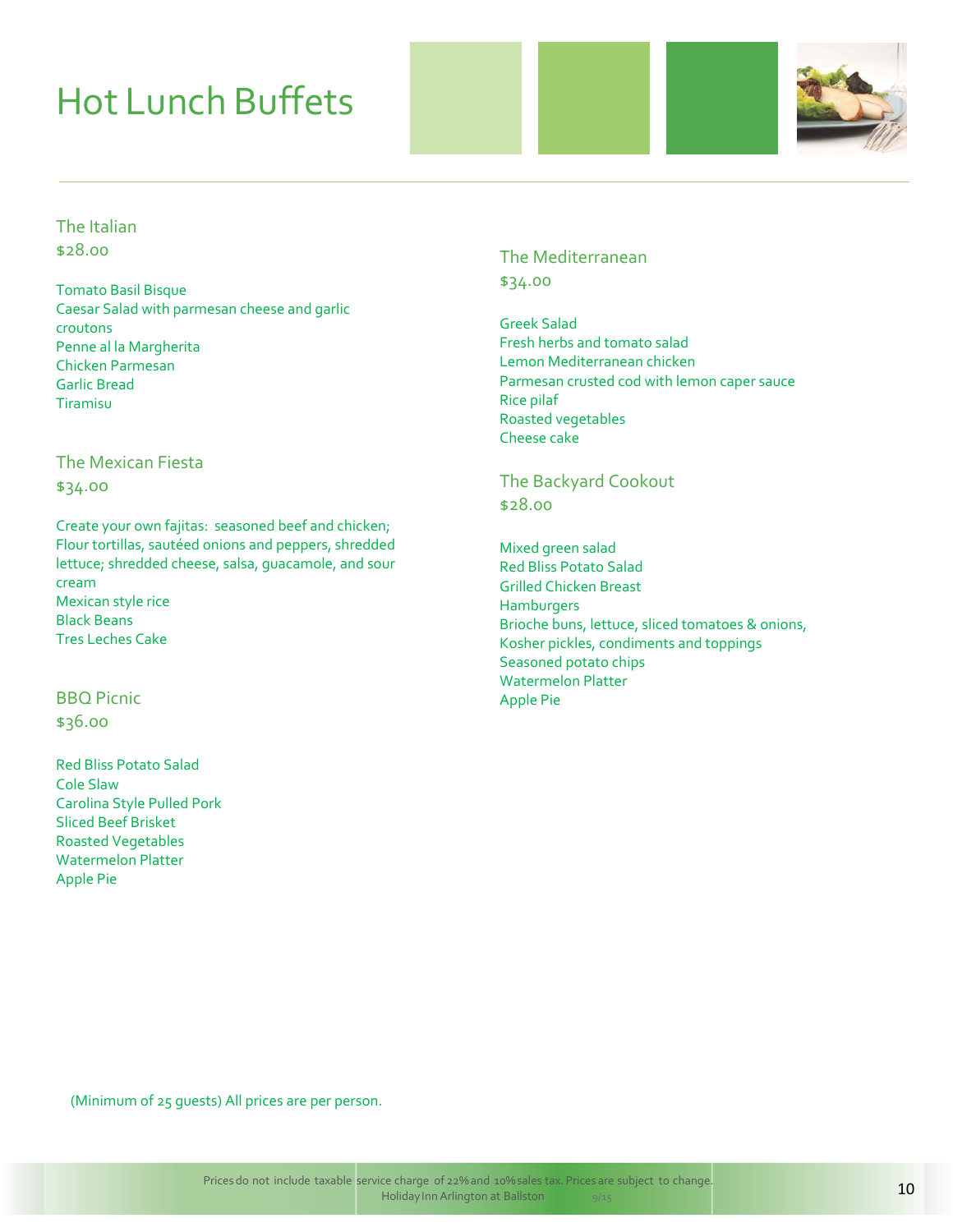# **Served Dinners**

### Soup or Salad

*Please select one.*

**Mixed Greens with Cucumbers, Cherry Tomato, Carrot Strings and Balsamic Vinaigrette**

**Iceberg Wedge with Bacon, Cherry Tomato and Blue Cheese Dressing**

**Caesar Salad**

**Chicken Noodle Soup**

**Tomato Basil Bisque** 

**Potato Leek Soup**

#### Entrées

**Chicken Piccata with artichoke hearts** \$36.00

**Herbed Chicken Paillard** \$36.00

**Pan Seared Beef Filet Mignon with Red Wine Reduction** \$52.00

**Grilled NY Strip with Wild Mushroom Fricassee** \$44.00

**Citrus Glazed Salmon with Capers and Lemon Sauce** \$38.00

**Seared Arctic Char with Almond Lemon Sauce** \$40.00

**Jumbo Lump Crab Cakes with a Remoulade Sauce** \$40.00

**Petite Filet of Beef & Grilled Shrimp** \$48.00

**Penne Puttanesca** \$34.00

Dessert Selections *Please select one.*

New York Cheese Cake Bavarian Fruit Tart Chocolate Mousse Carrot Cake Chocolate Cake

#### *Allpricesareperperson.*

*Allserved dinnersinclude warm rolls with butter, freshly brewed regular coffee, decaffeinated coffee, and assorted hot teas.*

**Accompaniment**

Vegetables

Please select one.

Roasted Brussel Sprouts with Bacon Grilled Asparagus Haricot Verts Steamed Broccoli Vegetable Medley

#### **Starch**

Please select one.

Rice Pilaf Long Grain & Wild Rice Lyonnaise Fingerling Potatoes White Cheddar Mashed Potatoes Herb Egg Noodles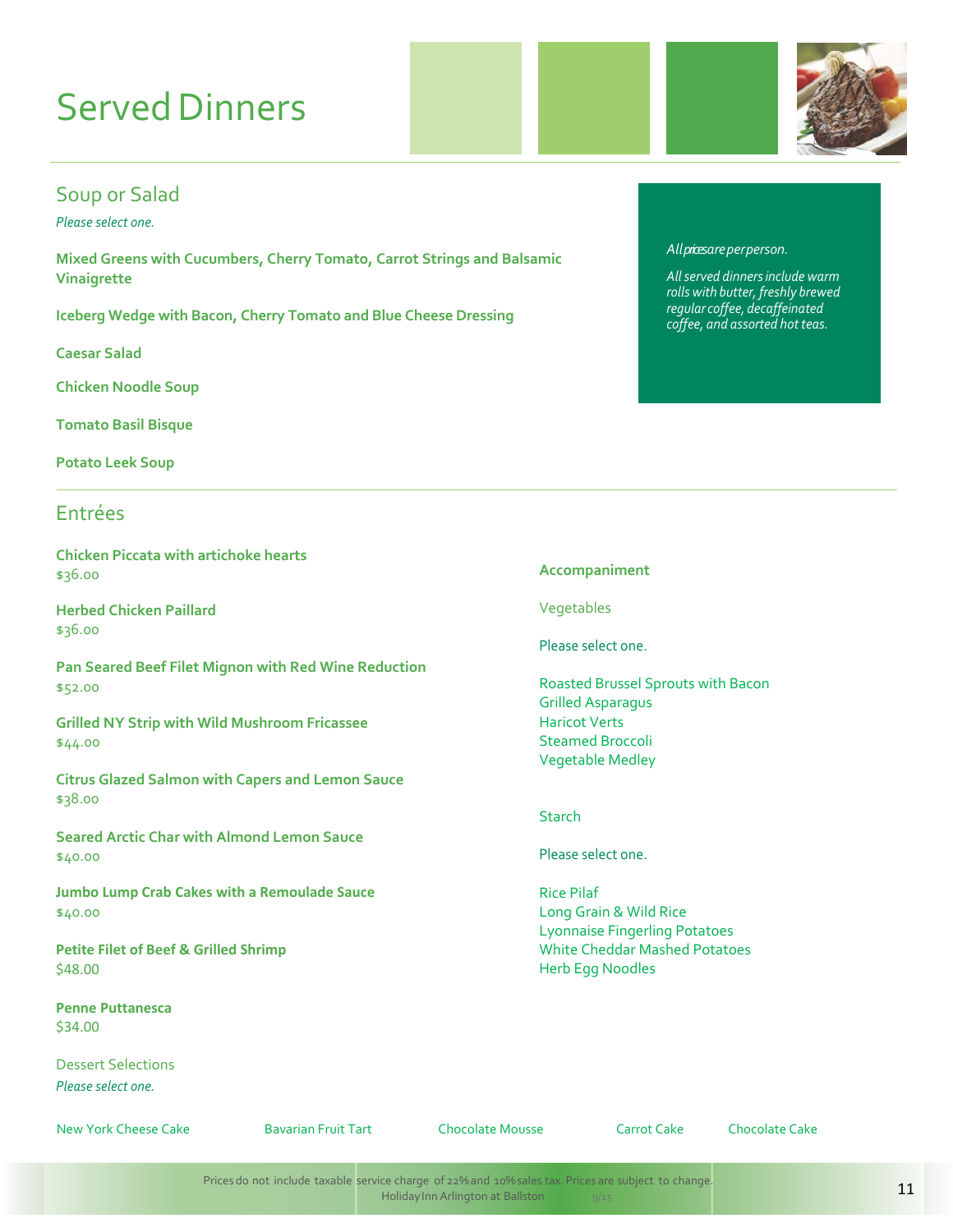# Dinner Buffets



#### **Starters**

Please select one

Mixed Greens Salad

Caesar Salad

Creamy Artichoke and Spinach Soup

Tomato Basil Bisque

### Accompaniments

*Please select one from each list. Starch* Parmesan whipped mashed potatoes Potatoes au gratin Garlic and herb roasted fingerling potatoes Long grain & wild rice Jasmin Rice pilaf Herb Egg Noodles

#### *Vegetable* Sautéed seasonal vegetable medley Green beans with caramelized shallots Cauliflower and broccoli florets Steamed asparagus Braised Brussel sprouts

### Entrée Selections

| <b>Chicken Francese</b>                               |                       |                      |                            |                         |
|-------------------------------------------------------|-----------------------|----------------------|----------------------------|-------------------------|
| Chicken Marsala                                       |                       |                      |                            | Two entrées             |
| Herb Crusted Chicken Breast with mushroom cream sauce | \$48.00 per person    |                      |                            |                         |
| <b>Beef Bordelaise</b>                                |                       |                      |                            | Three entrées           |
| Prime Rib, horseradish jus                            |                       |                      |                            | \$52.00 per person      |
| Grilled NY Strip with red wine reduction              |                       |                      |                            |                         |
| Herb crusted pork loin with a cherry port sauce       |                       |                      |                            |                         |
| Pan seared salmon puttanesca                          |                       |                      |                            |                         |
| Pan Seared Halibut with lemon dill sauce              |                       |                      |                            |                         |
| <b>Dessert Station</b>                                |                       |                      |                            |                         |
| Please select one from each list.                     |                       |                      |                            |                         |
|                                                       | NY Cheesecake         | <b>Bread Pudding</b> | <b>Bavarian Fruit Tart</b> | <b>Chocolate Mousse</b> |
|                                                       | <b>Chocolate Cake</b> | Spanish Flan         | Carrot Cake                |                         |

Dinner buffets require **of25 guests**

Buffets include warm rolls<br>with butter, freshly brewed<br>regular coffee,<br>decaffeinated coffee and<br>assorted hot tea.

Prices do not include taxable service charge of 22% and 10%sales tax. Prices are subject to change. Holiday Inn Arlington at Ballston 9/15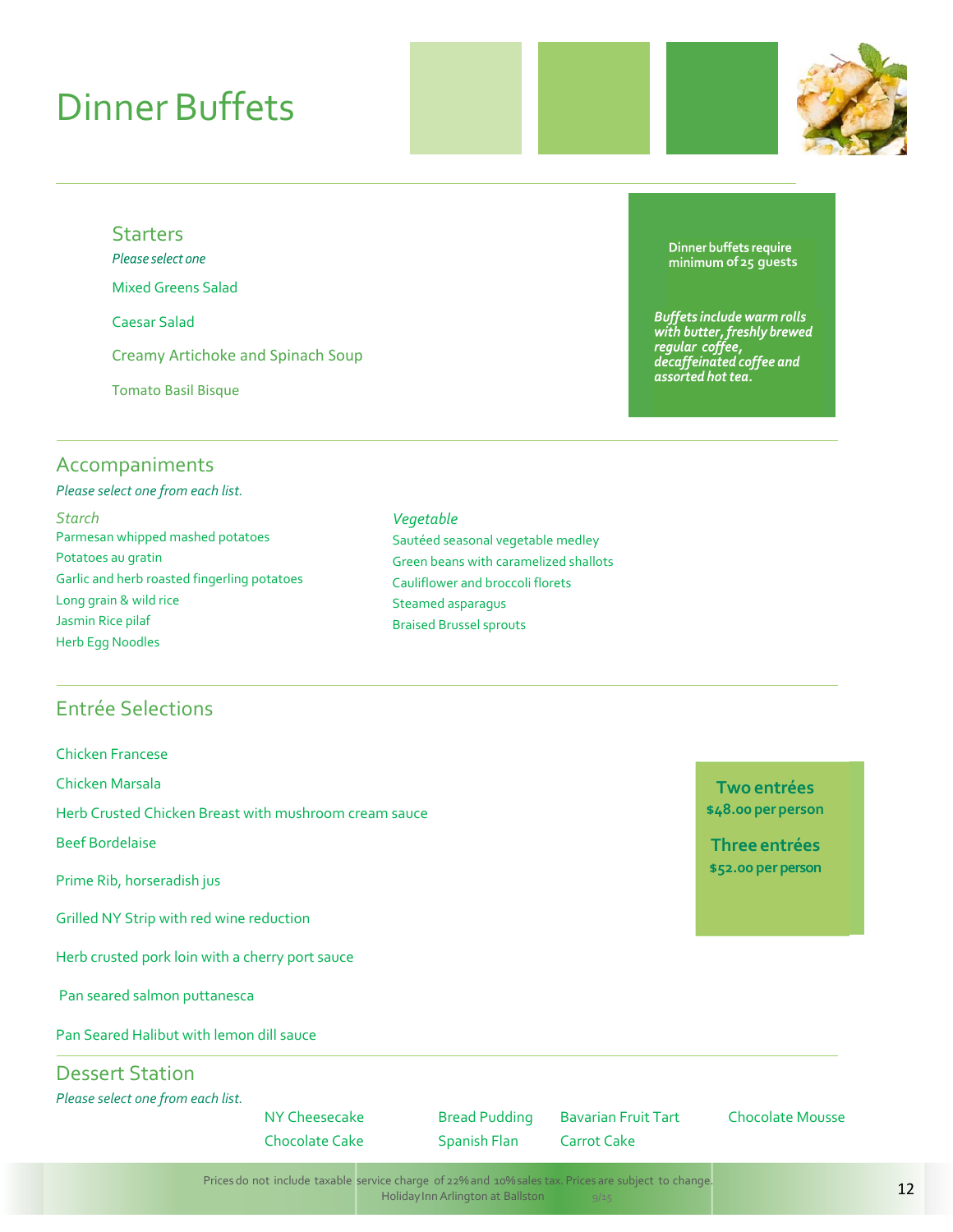# Dinner Buffets

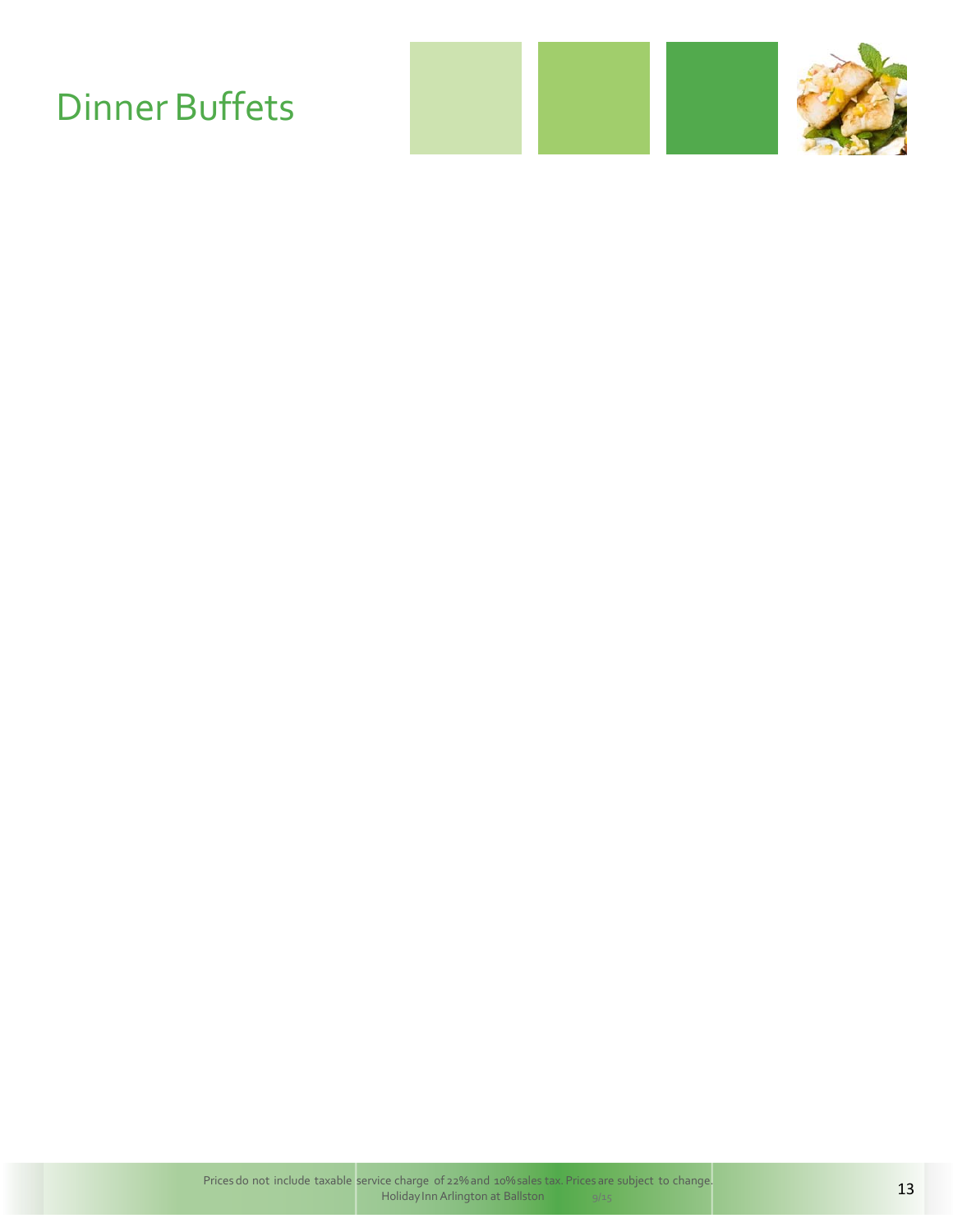# Receptions



## *Hors d' Oeuvres*

*Prices are per 50 pieces.*

### Cold Selection

| Fig and goat cheese crostini        | 125.00 | Dim Sum with Shrimp                      | 165.00   |
|-------------------------------------|--------|------------------------------------------|----------|
| Lobster salad, tarragon aioli       | 200.00 | Spicy beef empanadas                     | 125.00   |
| Olive tapenade on garlic herb toast | 140.00 | Scallops wrapped in bacon                | 185.00   |
| Prosciutto wrapped melon            | 160.00 | Wild mushroom and fontina cheese tartlet | 135.00   |
| Smoked fish mousse on cucumber      | 155.00 | Miniature crab cake                      | 165.00   |
| Ahi Tuna Rolls wrapped in seaweed   | 200.00 | Spanakopita                              | 115.00   |
| An assortment of cold canapés       | 165.00 | Coconut chicken tenders                  | 135.00   |
|                                     |        | Accorded ministure quiche                | $\cdots$ |

gourmet cheese with local fruit preserves & seasonal jams;

fresh crostini's with gourmet nuts & dried fruits

### Hot Selection

| oat cheese crostini        | 125.00 | Dim Sum with Shrimp                      | 165.00 |
|----------------------------|--------|------------------------------------------|--------|
| alad, tarragon aioli       | 200.00 | Spicy beef empanadas                     | 125.00 |
| enade on garlic herb toast | 140.00 | Scallops wrapped in bacon                | 185.00 |
| o wrapped melon            | 160.00 | Wild mushroom and fontina cheese tartlet | 135.00 |
| fish mousse on cucumber    | 155.00 | Miniature crab cake                      | 165.00 |
| Rolls wrapped in seaweed   | 200.00 | Spanakopita                              | 115.00 |
| ment of cold canapés       | 165.00 | Coconut chicken tenders                  | 135.00 |
|                            |        | Assorted miniature quiche                | 135.00 |
|                            |        | Beef and mushroom brochette              | 160.00 |
|                            |        | Miniature chicken Wellington             | 150.00 |
|                            |        | Thai vegetarian spring rolls             | 115.00 |
|                            |        |                                          |        |

#### Display Stations *Serves 50 people.*

| <b>Fresh Fruit Display</b>                                                                                                                         | 175.00 | <b>Chesapeake Bay Platter</b>                                                                                                                         | 625.00 |
|----------------------------------------------------------------------------------------------------------------------------------------------------|--------|-------------------------------------------------------------------------------------------------------------------------------------------------------|--------|
| An array of sliced fresh seasonal fruit and berries                                                                                                |        | Maryland blue crab cocktail salad, local raw oysters including<br>Malpeque and Bluepoint, Chesapeake Bay clams on the half shell,                     |        |
| <b>Orchard Brie</b>                                                                                                                                | 100.00 | cracked stone crab claws, jumbo shrimp cocktail<br>Cocktail sauce, shallot mignonette, grain mustard sauce                                            |        |
| Wheel of Brie baked in a light, flaky pastry, stuffed with<br>raspberry compote and garnished with fresh fruit.<br>Served with French bread slices |        | Hummus Platter with Pita Chips & Vegetables                                                                                                           | 185.00 |
|                                                                                                                                                    |        | Homemade sesame, roasted garlic and lemon scented hummus                                                                                              |        |
| <b>Fresh Vegetable Crudités</b>                                                                                                                    | 150.00 | Baby carrots, celery and assorted seasonal vegetables<br>Baked pita chips                                                                             |        |
| A selection of fresh garden vegetables served with herb dip                                                                                        |        |                                                                                                                                                       |        |
| <b>International Cheese Display</b>                                                                                                                | 225.00 | <b>Viennese Dessert Station</b>                                                                                                                       | 350.00 |
| Display of domestic and international cheeses served with<br>sliced French bread and assorted crackers                                             |        | An assortment of miniature pastries including éclairs, Napoleons, fruit<br>tarts, cream puffs, cannolis, truffles, chocolate dipped strawberries, tea |        |
| <b>Butcher Board Display</b>                                                                                                                       | 425.00 | cookies and petit fours                                                                                                                               |        |
| Dried and cured meats of salami, prosciutto, sausages, and                                                                                         |        |                                                                                                                                                       |        |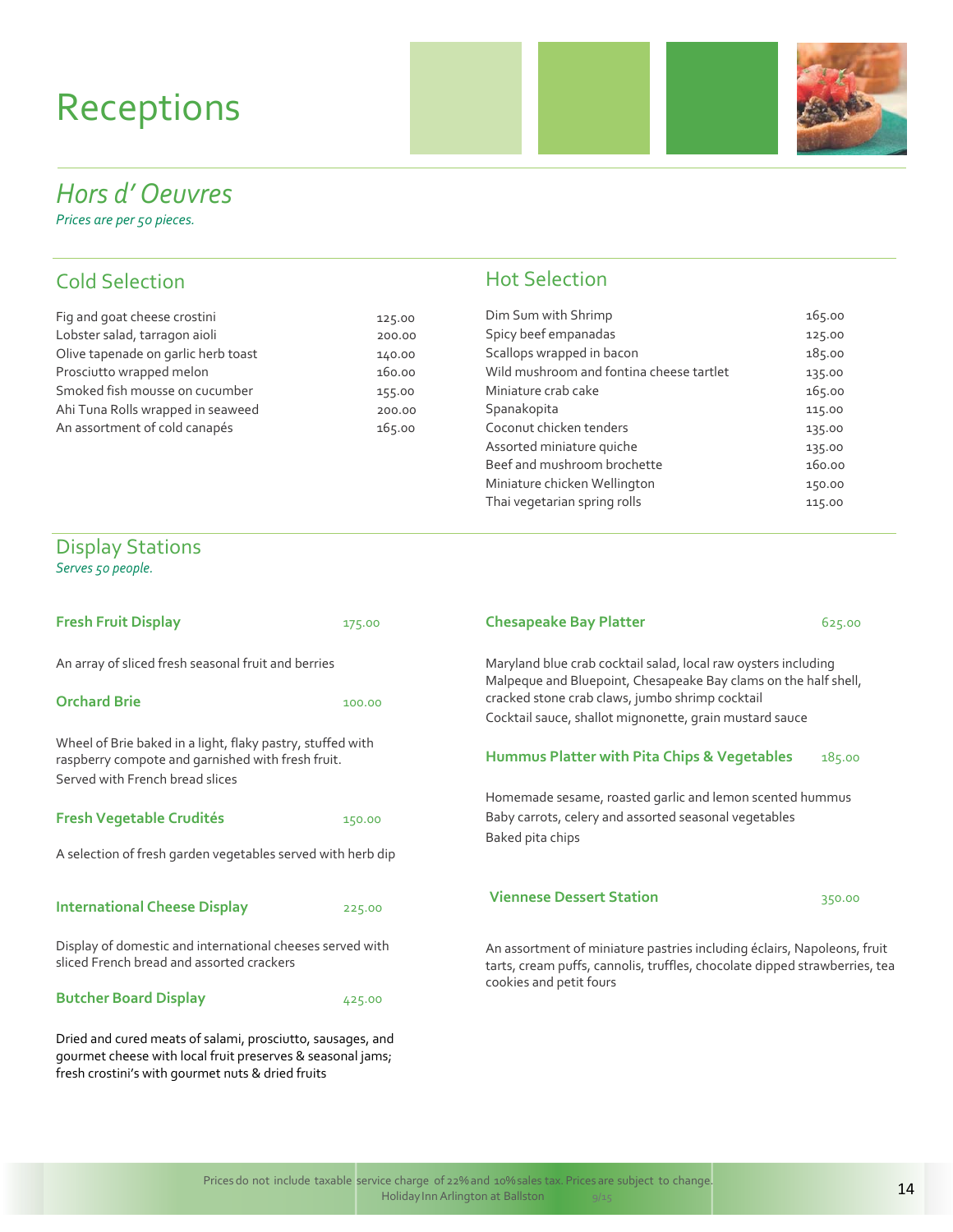## **Receptions**

### Action Stations

#### **Fajita Grill Station** 19.00

Slow grilled Marinated steak and chicken fajitas Mexican style rice, refried beans, onions, peppers, jack and cheddar cheeses, salsa, shredded lettuce, chopped tomatoes, sour cream, wheat and flour tortillas,

#### **Tour of Italy Station** 20.00

Penne, farfalle, and cheese filled tri‐color tortellini, cooked to order with tomato oregano sauce, creamy alfredo sauce, pesto sauce, sautéed chicken, Italian sausage, beef ragu, wild mushroom fricassee, roasted peppers, eggplant, squash, tomatoes, and Parmesan cheese, accompanied by garlic bread sticks

#### **Stir Fry Station** 22.00

Coriander and ginger marinated shrimp, chicken or tofu stir‐fried to order, with spicy Thai red curry‐coconut sauce or Szechuan ginger sauce, served with snow peas, shiitake mushrooms, Napa cabbage, broccoli, bell peppers, baby bok choy, and chow mein noodles

#### **Paella Station** 26.00

Saffron scented rice tossed with fresh peas, mushrooms, roasted peppers, and tomatoes, cooked to order with guest's selection of Spanish chorizo sausage, Tiger shrimp, littleneck clams, Prince Edward Island mussels, and roasted chicken

#### **Mashed Potato Bar** 18.00

Buttery Yukon gold mashed potatoes, topped with chopped applewood-smoked bacon, shredded aged Cheddar cheese, Maytag Blue cheese, snipped chives, roasted garlic purée, caramelized shallots and chicken gravy

#### *Allpricesareperperson.*

*Each Action and Carving station requires 1 culinary attendant per 50 guests.* 

*\$75.00 per attendant* 

*Allstations will be run for 1.5 hours maximum to control quality and consistency.*

### Carving Stations

**Whole Turkey Breast** 155.00 each (serves 40 quests) Roasted and served with silver dollar rolls, cranberry relish, and sage mayonnaise

**Baked Virginia Ham** 175.00 each (serves 30 guests) Maple glazed and served with southern biscuits, and Dijon stone ground mustard

#### **Steamship Round of Beef** 675.00 each (serves 100 quests) Slow roasted and served with silver dollar rolls, horseradish cream, and thyme scented au jus

**Roasted Atlantic Salmon** 100.00 each (serves 15 guests) Salmon fillet baked in a puff pastry crust, served with lemon & cayenne aioli

#### **Roasted Leg of Lamb** 250.00 each (serves 40 guests)

Herb and garlic marinated lamb leg, served with silver dollar rolls, mint jelly and roasted garlic and rosemary reduction

#### **Prime Rib** 450.00 each (serves 75 guests)

Slow Roasted prime rib of beef crusted in a Lowry's season salt and herb au jus served with mini French dinner rolls, and caramelized sweet Vidalia onions

#### **Roasted Strip Loin** 300.00 each (serves 35 guests)

Peppercorn crusted beef strip loin, served with silver dollar rolls, shallot‐peppercorn demi‐glace, and béarnaise sauce